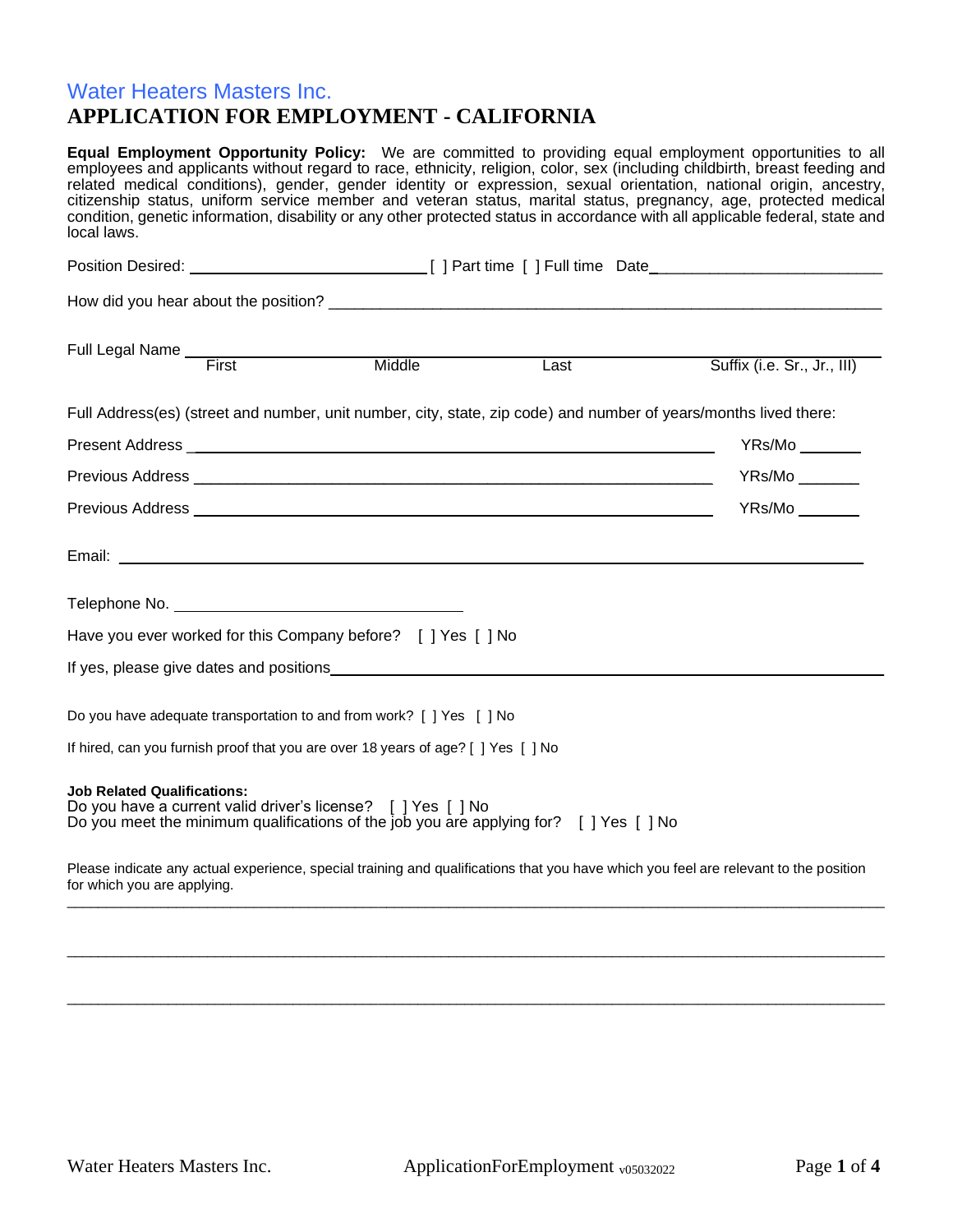#### **RECORD OF PREVIOUS EMPLOYMENT**

Please list the names of your present or previous employers in chronological order with present or last employer listed first. Be sure to account for all periods of time including any period of unemployment. If self-employed, give business name and supply business references. [Add additional page if necessary]

| Present or Last Employer<br>(Name, street, city, state, zip) | Employed<br>From (mo/yr)<br>To (mo/yr) | Your Title or Position<br>Name and Title of<br><b>Last Supervisor</b> | Exact Reason for<br>Leaving        |
|--------------------------------------------------------------|----------------------------------------|-----------------------------------------------------------------------|------------------------------------|
| Previous Employer<br>(Name, street, city, state, zip)        | Employed<br>From (mo/yr)<br>To (mo/yr) | Your Title or Position<br>Name and Title of<br><b>Last Supervisor</b> | <b>Exact Reason for</b><br>Leaving |
| Previous Employer<br>(Name, street, city, state, zip)        | Employed<br>From (mo/yr)<br>To (mo/yr) | Your Title or Position<br>Name and Title of<br><b>Last Supervisor</b> | <b>Exact Reason for</b><br>Leaving |
| Previous Employer<br>(Name, street, city, state, zip)        | Employed<br>From (mo/yr)<br>To (mo/yr) | Your Title or Position<br>Name and Title of<br><b>Last Supervisor</b> | Exact Reason for<br>Leaving        |

Have you ever been terminated or asked to resign from any job? [ ] Yes [ ] No If yes, please explain circumstances:

Please explain fully any gaps in your employment history:

May we contact your current employer? [ ] Yes [ ] No. If No, please explain:

Have you ever used another name? [ ] Yes [ ] No Is any additional information relative to change of name, use of an assumed name, or nickname necessary to enable a check on your work and educational record? If yes, please explain:

\_\_\_\_\_\_\_\_\_\_\_\_\_\_\_\_\_\_\_\_\_\_\_\_\_\_\_\_\_\_\_\_\_\_\_\_\_\_\_\_\_\_\_\_\_\_\_\_\_\_\_\_\_\_\_\_\_\_\_\_\_\_\_\_\_\_\_\_\_\_\_\_\_\_\_\_\_\_\_\_\_\_\_\_\_\_\_\_\_\_\_\_\_\_\_\_\_\_\_\_\_\_\_\_\_

\_\_\_\_\_\_\_\_\_\_\_\_\_\_\_\_\_\_\_\_\_\_\_\_\_\_\_\_\_\_\_\_\_\_\_\_\_\_\_\_\_\_\_\_\_\_\_\_\_\_\_\_\_\_\_\_\_\_\_\_\_\_\_\_\_\_\_\_\_\_\_\_\_\_\_\_\_\_\_\_\_\_\_\_\_\_\_\_\_\_\_\_\_\_\_\_\_\_\_\_\_\_\_\_\_ \_\_\_\_\_\_\_\_\_\_\_\_\_\_\_\_\_\_\_\_\_\_\_\_\_\_\_\_\_\_\_\_\_\_\_\_\_\_\_\_\_\_\_\_\_\_\_\_\_\_\_\_\_\_\_\_\_\_\_\_\_\_\_\_\_\_\_\_\_\_\_\_\_\_\_\_\_\_\_\_\_\_\_\_\_\_\_\_\_\_\_\_\_\_\_\_\_\_\_\_\_\_\_\_\_

\_\_\_\_\_\_\_\_\_\_\_\_\_\_\_\_\_\_\_\_\_\_\_\_\_\_\_\_\_\_\_\_\_\_\_\_\_\_\_\_\_\_\_\_\_\_\_\_\_\_\_\_\_\_\_\_\_\_\_\_\_\_\_\_\_\_\_\_\_\_\_\_\_\_\_\_\_\_\_\_\_\_\_\_\_\_\_\_\_\_\_\_\_\_\_\_\_\_\_\_\_\_\_\_\_

\_\_\_\_\_\_\_\_\_\_\_\_\_\_\_\_\_\_\_\_\_\_\_\_\_\_\_\_\_\_\_\_\_\_\_\_\_\_\_\_\_\_\_\_\_\_\_\_\_\_\_\_\_\_\_\_\_\_\_\_\_\_\_\_\_\_\_\_\_\_\_\_\_\_\_\_\_\_\_\_\_\_\_\_\_\_\_\_\_\_\_\_\_\_\_\_\_\_\_\_\_\_\_\_\_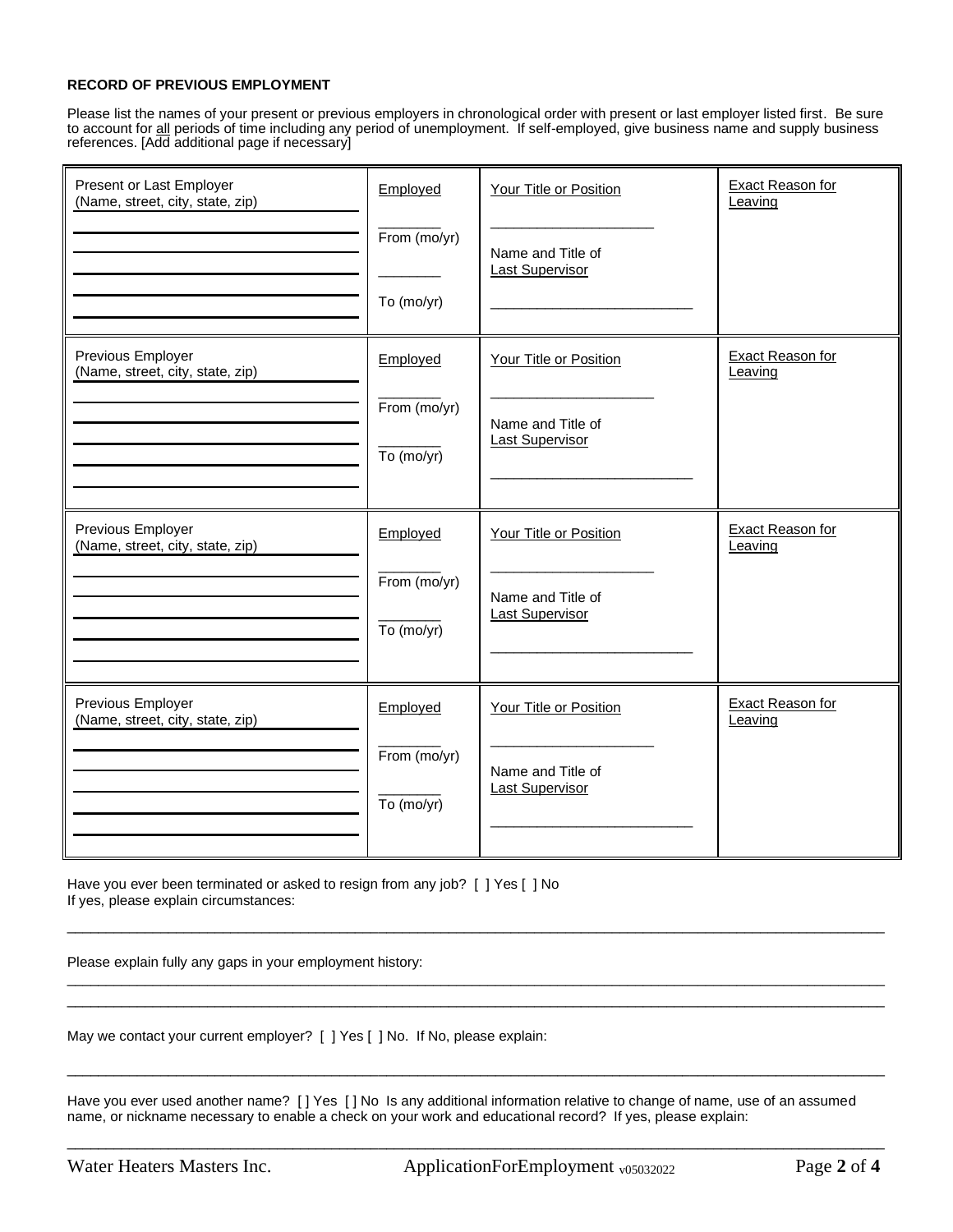#### **EDUCATION**

| <b>School Name</b>              | Years<br><b>Completed</b><br>(Circle) | Diploma/Degree<br>/ Certificate | <b>Describe Course</b><br>of Study or Major | <b>Describe Specialized Training,</b><br><b>Experience, Skills and Extra-</b><br><b>Curricular Activities</b> |
|---------------------------------|---------------------------------------|---------------------------------|---------------------------------------------|---------------------------------------------------------------------------------------------------------------|
| <b>High School:</b>             | 9 10 11 12                            |                                 |                                             |                                                                                                               |
| <b>College/University:</b>      | 1 2 3 4                               |                                 |                                             |                                                                                                               |
| <b>Graduate/Professional:</b>   | 1 2 3 4                               |                                 |                                             |                                                                                                               |
| <b>Trade or Correspondence:</b> |                                       |                                 |                                             |                                                                                                               |
| Other:                          |                                       |                                 |                                             |                                                                                                               |

### **PERSONAL REFERENCES**

Please list persons who know you well -- **not** previous employers or relatives

| Name | <b>Address</b><br>(Street, City and State) | <b>Telephone</b><br><b>Number</b> | Number of<br>Years<br>Known |
|------|--------------------------------------------|-----------------------------------|-----------------------------|
|      |                                            |                                   |                             |
|      |                                            |                                   |                             |
|      |                                            |                                   |                             |

**THIS APPLICATION WILL BE CONSIDERED ACTIVE FOR A MAXIMUM OF NINETY (90) DAYS. IF YOU WISH TO BE CONSIDERED FOR EMPLOYMENT AFTER THAT TIME, YOU MUST REAPPLY.**

**I CERTIFY THAT ALL OF THE INFORMATION THAT I HAVE PROVIDED ON THIS APPLICATION IS TRUE AND ACCURATE.**

**\_\_\_\_\_\_\_\_\_\_\_\_\_\_\_\_\_\_\_\_\_\_ \_\_\_\_\_\_\_\_\_\_\_\_\_\_\_\_\_\_\_\_\_\_\_\_\_\_\_\_\_\_\_\_\_\_\_\_\_\_\_\_\_\_\_\_\_\_\_\_\_\_\_\_\_\_**

**Date Date Signature of Applicant**